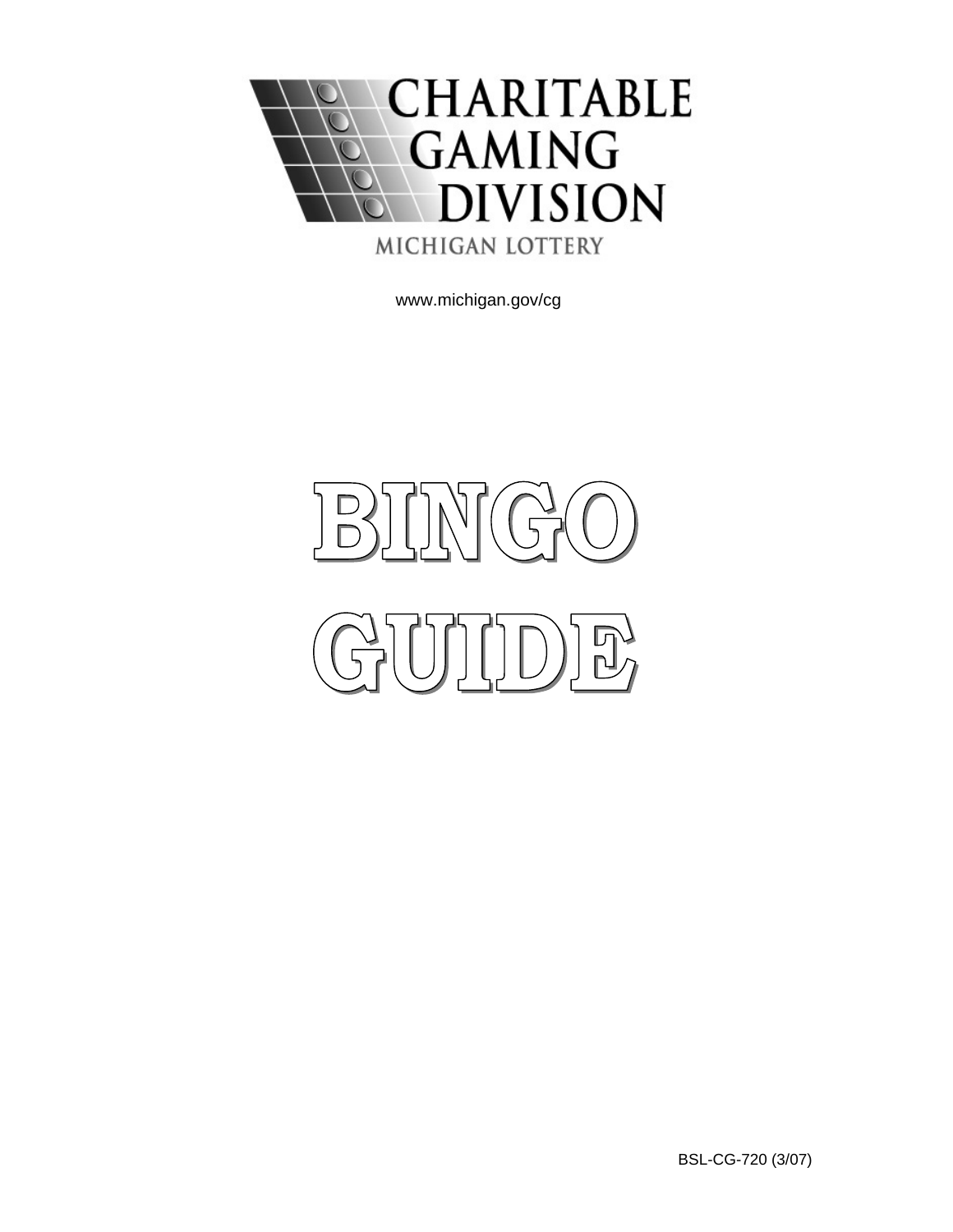# **Table of Contents**

| Directives<br>15 |
|------------------|
|                  |
|                  |
|                  |
|                  |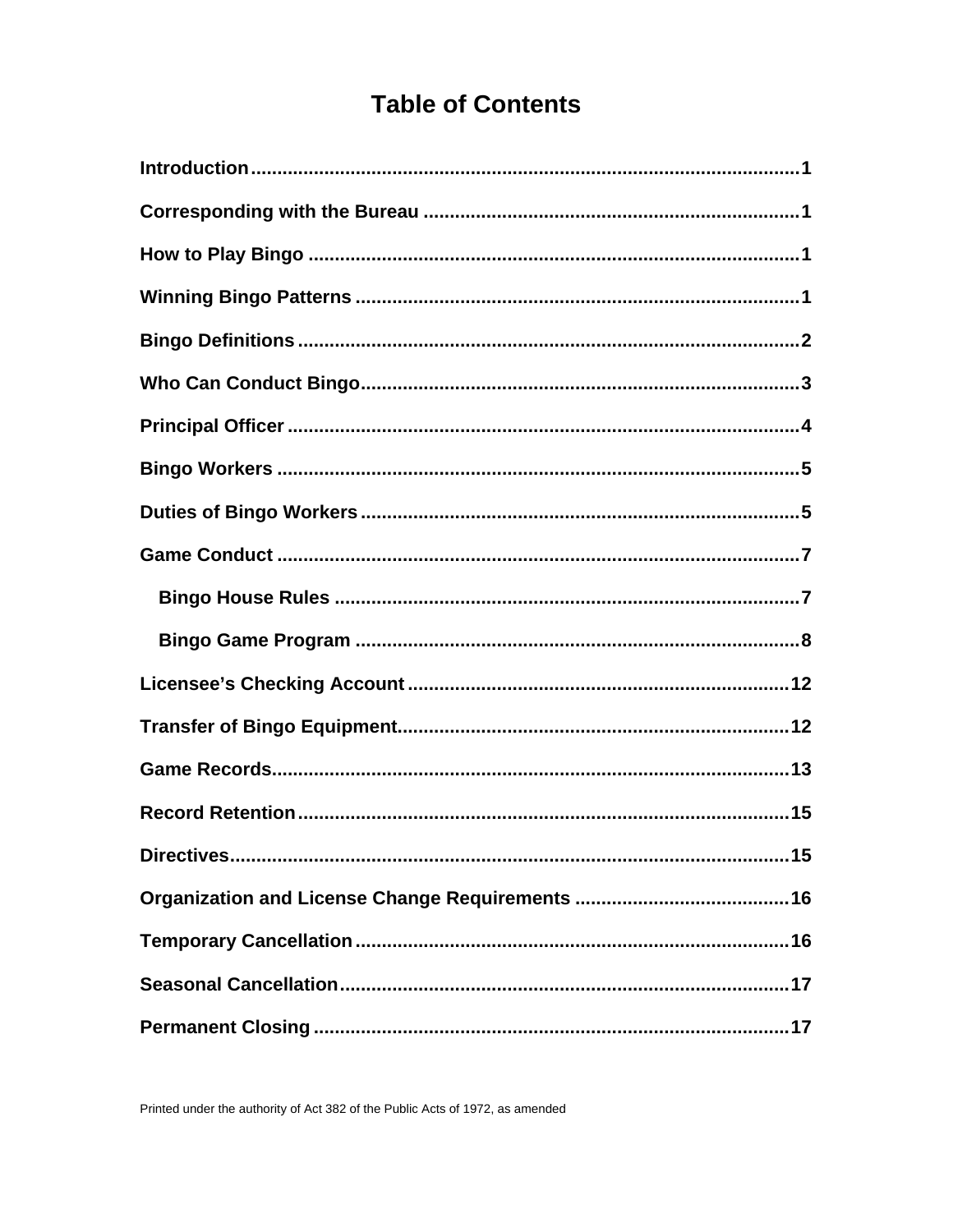### **Introduction**

<span id="page-2-0"></span>This guide is to assist nonprofit organizations in understanding the operation of bingo, as required by Act 382 of the Public Acts of 1972, as amended (Act), and as directed by the bureau. It also provides information regarding the duties of bingo workers, game conduct, organization and license change requirements, bingo game records, directives, and close out procedures.

It is imperative to read and understand th[e Bingo Rules](http://www.michigan.gov/cg/0,1607,7-111-820_822-4741--,00.html). This guide should be read after the Bingo Rules have been thoroughly reviewed. If additional assistance is required, please contact your local inspector.

### **Corresponding with the Bureau**

When corresponding or submitting documents to the bureau, make sure each document contains your organization's ID number and/or license number to assure the proper handling of your request.

### **How to Play Bingo**

To play bingo, each player purchases one or more cards divided into numbered squares. A caller picks numbers randomly (up to 75). As the numbers are called, players scan their card(s) to see if that number appears. If the number appears, it is marked off for the duration of the game. The first player to achieve the winning bingo pattern in which all of the numbers have been called shouts "BINGO" and collects the prize.

## **Winning Bingo Patterns**

Below are some examples of winning bingo patterns. The winning bingo patterns are described in the game program.

| <b>BINGO</b> |  |  |  |  |  |
|--------------|--|--|--|--|--|
|              |  |  |  |  |  |
|              |  |  |  |  |  |
|              |  |  |  |  |  |
|              |  |  |  |  |  |
|              |  |  |  |  |  |

Four Postage Stamps Clover Leaf

| <b>BINGO</b> |  |  |
|--------------|--|--|
|              |  |  |
|              |  |  |
|              |  |  |
|              |  |  |
|              |  |  |
|              |  |  |

| Outside |
|---------|
| Diamon  |



 Full House Blackout

| BINGO                                      | <b>BINGO</b>       | <b>BINGO</b>      | <b>BINGO</b>                | <b>BINGO</b>                    | <b>BINGO</b> | <b>BINGO</b>                  |
|--------------------------------------------|--------------------|-------------------|-----------------------------|---------------------------------|--------------|-------------------------------|
|                                            |                    |                   |                             |                                 |              |                               |
| our Postage<br><b>Stamps</b><br>lover Leaf | Outside<br>Diamond | Inside<br>Diamond | Postage Stamp<br>Any Corner | Six Pack<br>Anywhere On<br>Card | Letter C     | <b>Outside Pictu</b><br>Frame |
| BINGO                                      | <b>BINGO</b>       | <b>BINGO</b>      | <b>BINGO</b>                | <b>BINGO</b>                    | <b>BINGO</b> | <b>BINGO</b>                  |



| INGO |           |  |
|------|-----------|--|
|      |           |  |
|      |           |  |
|      |           |  |
|      |           |  |
|      |           |  |
|      | age Stamp |  |

Posta Any Corner

| <b>BINGO</b>            | <b>BINGO</b>           | <b>BINGO</b>        | <b>BINGO</b>        | <b>BINGO</b>                     | <b>BINGO</b> | <b>BINGO</b>        |
|-------------------------|------------------------|---------------------|---------------------|----------------------------------|--------------|---------------------|
|                         |                        |                     |                     |                                  |              |                     |
|                         |                        |                     |                     |                                  |              |                     |
| Inside Picture<br>Frame | Coverall<br>Full House | Regular<br>Straight | Regular<br>Straight | Diagonal<br><b>Any Direction</b> | Letter L     | <b>Four Corners</b> |

Line

|  | BINGO |  |
|--|-------|--|
|  |       |  |
|  |       |  |
|  |       |  |
|  |       |  |
|  |       |  |
|  |       |  |

|  |        | BINGO    |  |
|--|--------|----------|--|
|  |        |          |  |
|  |        |          |  |
|  |        |          |  |
|  |        |          |  |
|  |        |          |  |
|  | Direct | Diagonal |  |

|  | BINGO |  |  |
|--|-------|--|--|
|  |       |  |  |
|  |       |  |  |
|  |       |  |  |
|  |       |  |  |
|  |       |  |  |

Letter C Outside Picture

| <b>BINGO</b> |  |  |  |  |  |  |
|--------------|--|--|--|--|--|--|
|              |  |  |  |  |  |  |
|              |  |  |  |  |  |  |
|              |  |  |  |  |  |  |
|              |  |  |  |  |  |  |
|              |  |  |  |  |  |  |

 $n$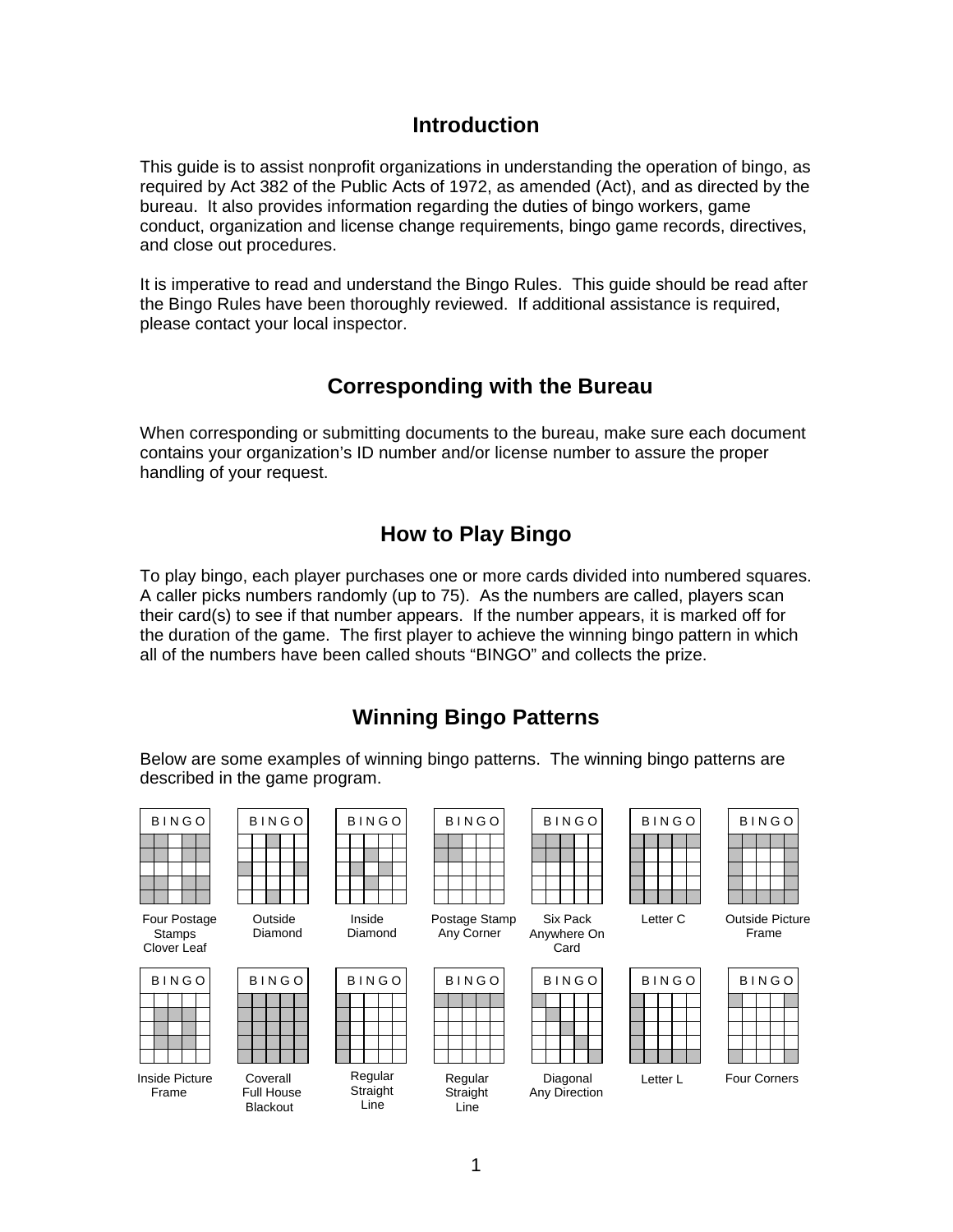### **Bingo Definitions**

<span id="page-3-0"></span>*"Ball"* means a ball used in the game of bingo similar to a ping-pong ball with a minimum size of 1 ¼ inches in diameter. The balls are typically numbered 1 through 75.

*"Big Money Bingo"* means a bingo game conducted as a statewide linked progressive jackpot game offering a large jackpot and can be played in place of the traditional Michigan Progressive Jackpot game.

*"Bingo Books"* means a specific number of different colored bingo sheets all containing the same number of faces (also known as ons) bound together to be played one for each game at a bingo session. The sheets are bound in the order in which they will be played.

*"Bingo Card"* or *"Card"* means a hard bingo card, disposable bingo card, or any other bingo card approved in writing by the bureau.

*"Bingo Receptacle"* means a container, which is either hand operated or mechanically operated, such as a cage, holder, or blower, which holds the bingo balls used in bingo games.

*"Carnival Style Bingo"* means a special bingo occasion in which the players are continuously entering and leaving the bingo occasion and paying for their bingo cards at various times throughout the bingo occasion.

*"Color"* means the color of each sheet.

*"Cut"* means the direction in which a sheet of faces will be cut from the master sheet (square, horizontal, or vertical).

*"Disposable Bingo Card"* means a bingo card with a serial number that is used 1 time and thrown away. All requirements that govern disposable bingo cards shall pertain to any quantity or form in which the cards may be sold; for example, single card, sheets, books, packets, or pads.

*"Electronic Bingo Card Minding Device (EBCMD)"* means a portable hand held computer that displays an electronic representation of bingo cards. When a number is called, the player inputs the number, and the device daubs all cards. Some devices operate by remote frequency, which requires no player input. When a bingo is detected, the device emits an audible tone alerting the player.

*"Face"* means the individual bingo sheet containing 24 numbers plus the free space in the middle.

*"Hard Bingo Card"* means a bingo card that is designed for repeated use.

*"Last Number Called"* means the last number drawn from the bingo receptacle, shown to not less than 2 players, and completely called.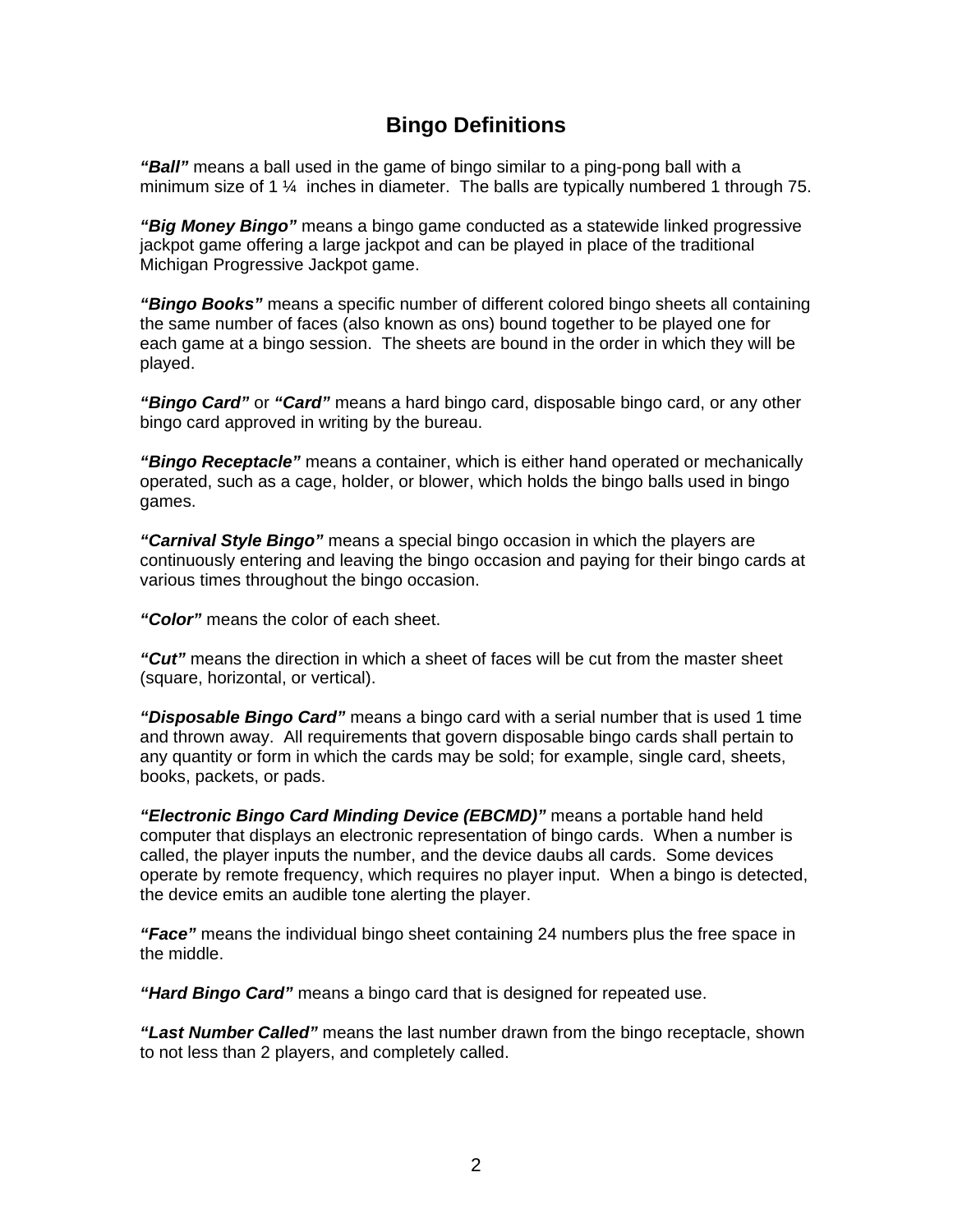<span id="page-4-0"></span>*"Master Board"* means a board that has holes typically numbered 1 through 75 and is used in playing bingo. As the bingo balls are drawn from the bingo receptacle, they are placed on, or in, the board with the number of the ball matching the number on the board.

*"[Michigan Progressive Jackpot"](http://www.michigan.gov/documents/BSL-CG-D030101_1392_7.PDF)* means a bingo game conducted in conjunction with a licensed large bingo occasion, where the value of the prize is carried forward to the next bingo occasion if no player bingos in the predetermined number of allowable calls. (This game may not be played in conjunction with the Big Money Bingo game.)

*"On"* means the number of bingo faces per sheet. A 6-on would have 6 faces per sheet.

*"U-Pick'em style cards"* means bingo cards that allow players to select a predetermined quantity of unique numbers between 1 and 75.

*"Up"* means the number of sheets that are used to make a book. For example, 9-up indicates that the book has 9 sheets of bingo paper, each used for a different game.

*"Series"* means the number of unique faces that a single set will contain. For example: a 9000 series has 9,000 unique faces.

### **Who Can Conduct Bingo**

The [Act](http://www.michigan.gov/documents/BSL-CG-BingoAct_31723_7.PDF) only allows qualified nonprofit organizations to conduct bingo.

If your organization has never had a charitable gaming license, you need to submit qualification information to our office first. The Qualification Requirements are available on our website at [www.michigan.gov/cg](http://www.michigan.gov/cg) or call 517-335-5780 to find out more.

### **Bingos that Need a License**

**NOTE: Almost all bingos conducted in the state of Michigan need to be licensed.** 

To obtain an application for a bingo license, bingo rules, or bingo game records, go to our website at [www.michigan.gov/cg](http://www.michigan.gov/cg) or call 517-335-5780.

There are three types of bingo licenses that qualified organizations may apply for: Large, Small, and Special. Allow 6 weeks for processing of your qualification information and application.

A Large Bingo License allows an organization to conduct bingo one day per week. The prize limit per game is \$1,100 and the total prize limit for the occasion is \$3,500. The prizes for a Michigan progressive jackpot bingo game are not restricted by these limits.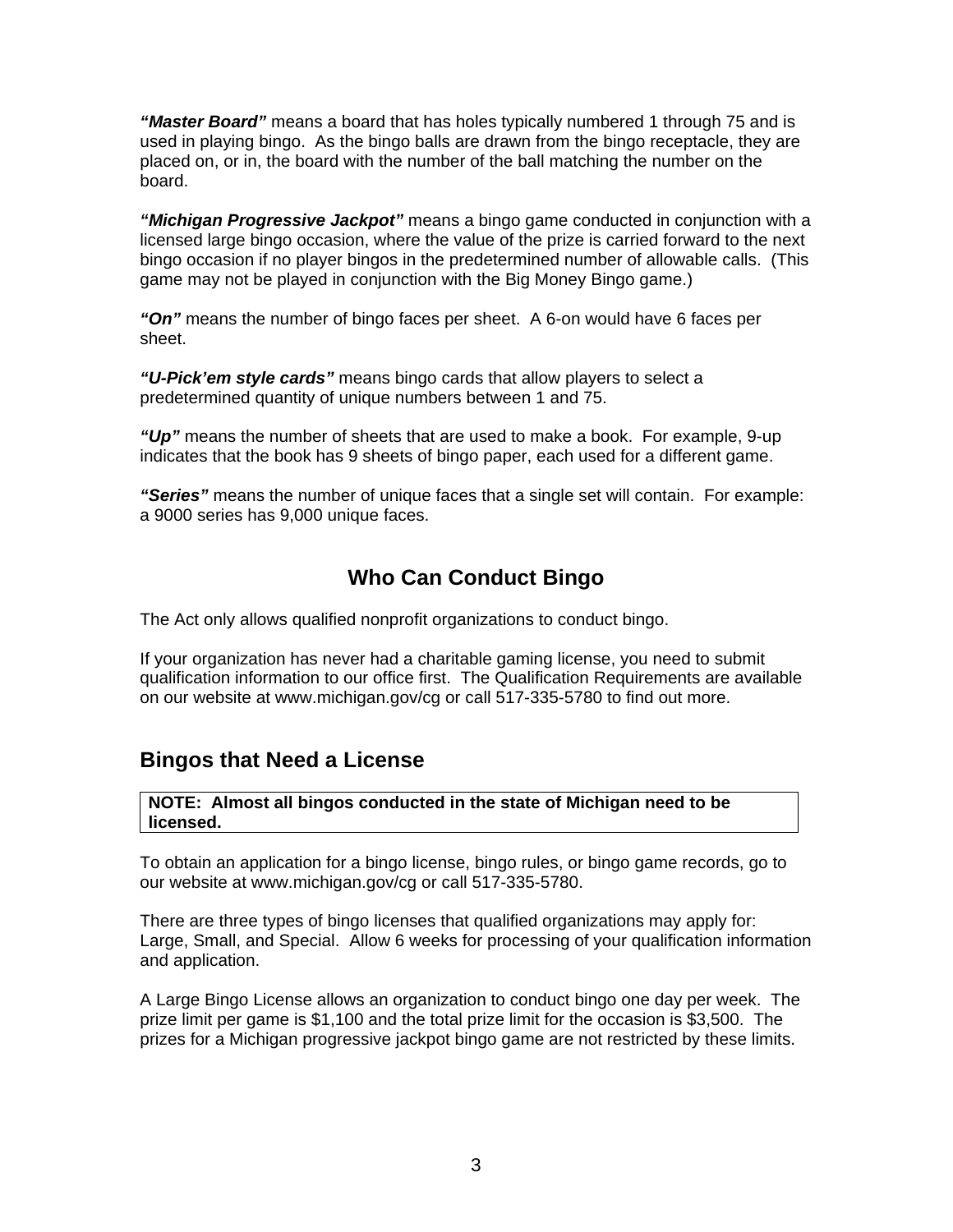<span id="page-5-0"></span>A Small Bingo License allows an organization to conduct bingo one day per week. The prize limit per game is \$25 and the total prize limit for the occasion is \$300. The Michigan progressive jackpot bingo game cannot be played under this license.

A Special Bingo License allows an organization to conduct bingo for up to 7 consecutive days. Organizations can receive up to 4 special bingo licenses per calendar year. The prize limit per game is \$1,100 and the total prize limit for the occasion is \$3,500 per day. The Michigan progressive jackpot bingo game cannot be played under this license.

## **Bingos that Don't Need a License**

Recreational bingo may be conducted by a senior citizens club, group, or home consisting of members who are 60 years of age or older without obtaining a license if all the following conditions are met:

- The bingo is conducted solely for the amusement and recreation of the members and guests of the senior citizens club, group, or home and not used for fundraising.
- Only members, guests of members, and employees of the senior citizens club, group, or home may participate in the operation of the bingo.
- Players are not charged more than 25 cents for a bingo card, and the aggregate retail value of all prizes and merchandise awarded in a single day does not exceed \$100.
- All revenue from the bingo is used for prizes and reasonable expenses incurred in operating the bingo, and no person is compensated solely for participating in the conduct of the bingo.

## **Principal Officer**

The principal officer of your organization is responsible for ensuring that your bingo is conducted in accordance with the [Act](http://www.michigan.gov/documents/BSL-CG-BingoAct_31723_7.PDF), [rules](http://www.michigan.gov/cg/0,1607,7-111-820_822---,00.html), terms of probation, and [directives](http://www.michigan.gov/cg/0,1607,7-111-820_823---,00.html) of the bureau. He or she is the highest ranking elected official of your organization and may be referred to as governor, president, commander, or another title determined by your bylaws.

#### **Principal Officer's Responsibilities**

- Overseeing the chairperson's duties.
- Ensuring proper controls are in place.
- Ensuring all proceeds are deposited in a timely manner.
- Reviewing the game records for accuracy.
- Completing the Charity Game Ticket Reconciliation (Bingo License) form.
- Signing all financial statements.
- Signing the Disposition of Promotional Items Received from Supplier form.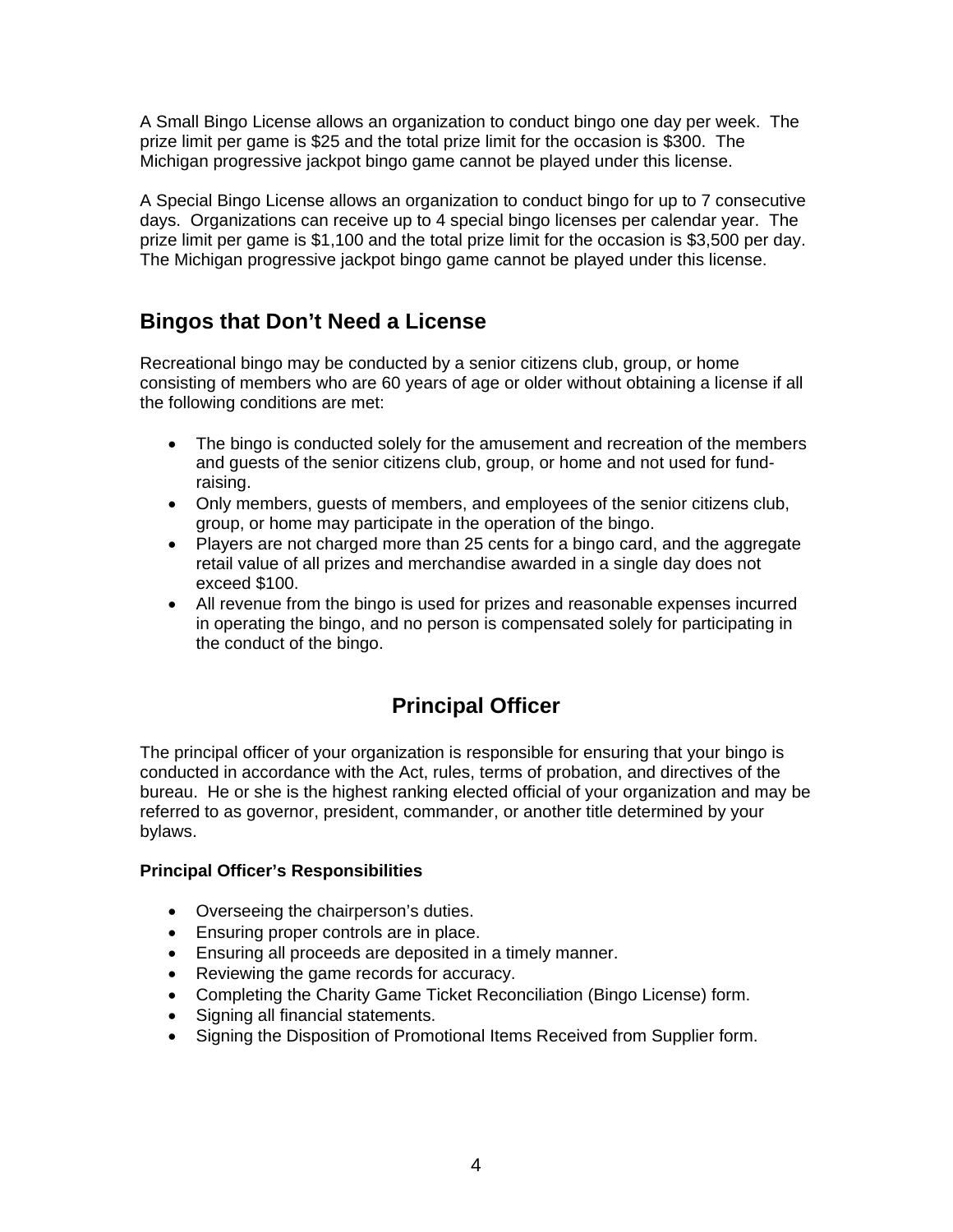## **Bingo Workers**

### <span id="page-6-0"></span>**Chairperson**

The bingo chairperson is the person in charge of the bingo game who is listed on the [application](http://www.michigan.gov/documents/BSL-CG-1199_1329_7.pdf) or on the [Bingo or Annual Charity Game Ticket License and Chairperson](http://www.michigan.gov/documents/BSL-CG-1330_1333_7.pdf)  [Change](http://www.michigan.gov/documents/BSL-CG-1330_1333_7.pdf) form and who has been a member of the organization for not less than 6 months.

A chairperson shall be present on the premises continuously during the sale of bingo cards, charity game tickets, and all bingo games. The chairperson shall be readily identifiable as such to all bingo players at the game. The chairperson shall be familiar with the [Act,](http://www.michigan.gov/documents/BSL-CG-BingoAct_31723_7.PDF) [rules,](http://www.michigan.gov/cg/0,1607,7-111-820_822---,00.html) terms of probation, and [directives](http://www.michigan.gov/cg/0,1607,7-111-820_823---,00.html) of the bureau.

**NOTE: A person may be chairperson for more than one bingo as long as the bingos they are chairing are licensed to the same organization.** 

### **Workers**

Worker means a person who is at least 18 years of age.

Bingo workers cannot play games of bingo in which they are working or assisting. Workers who wish to play may work only until game time and then may play if they pay admission the same as other players. A bingo worker shall not pay for, provide in any manner, have any interest of any kind in a bingo card, or share in any prize awarded to a player.

**WARNING: If people volunteer to assist you at your bingo and they are not a member of the organization or not known by others within the organization, they may not have your best interests at heart.** 

## **Duties of Bingo Workers**

### **Chairperson**

- In charge of the licensed event and responsible for the proper use of the money.
- Count start cash with recordkeeper.
- Check to see if the license and house rules are displayed.
- Assign workers to specific jobs.
- Supervise the workers.
- Train new workers.
- Be knowledgeable of all bingo rules.
- Handle prize disputes or problems.
- Make players aware that you are the chairperson; wear your badge.
- Ensure money is deposited and all records are completed in a current and accurate manner.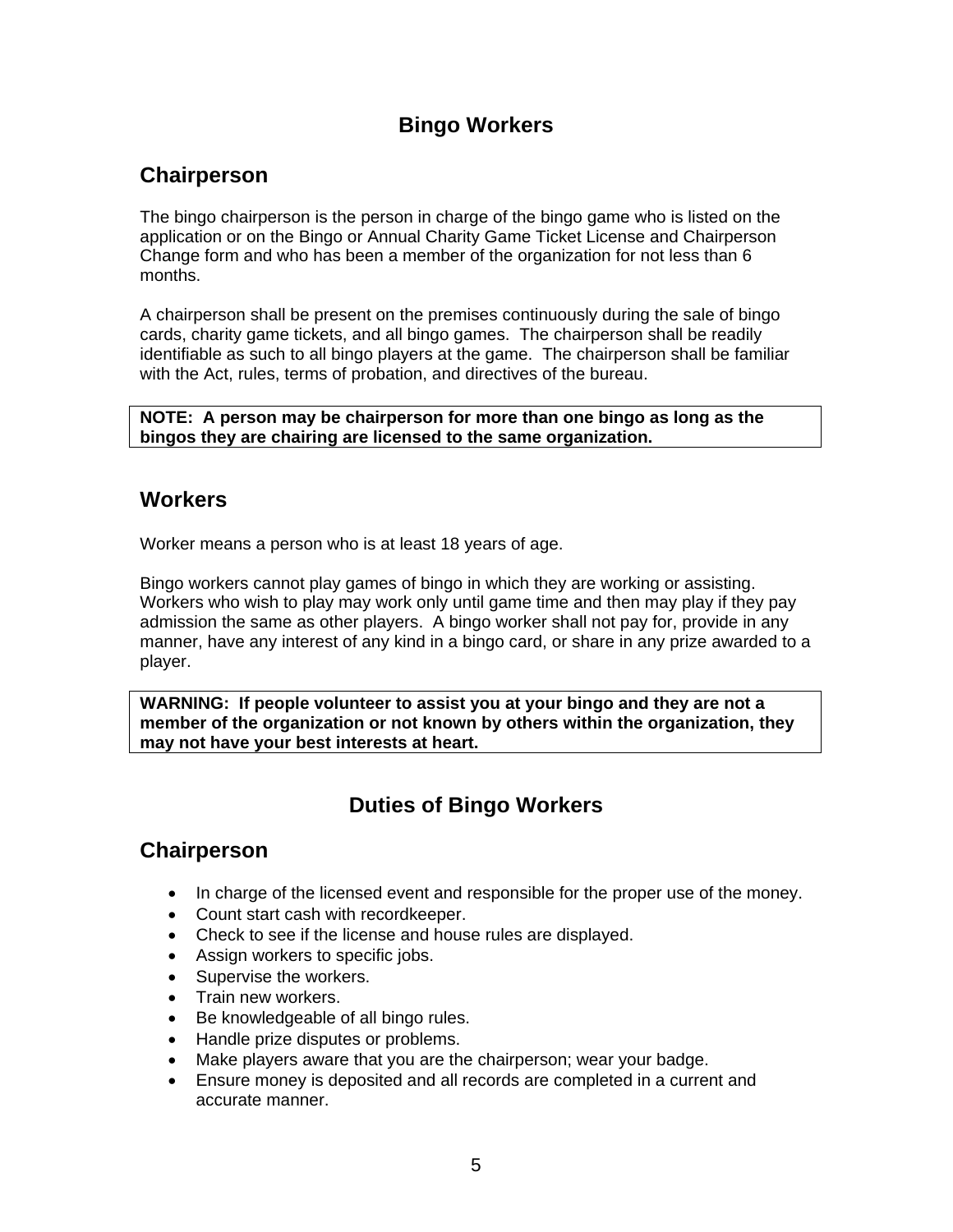### **Recordkeeper**

- Count start cash with the chairperson.
- Assign a bank for each workstation.
- Assist in the counting of all disposable bingo cards.
- Assign aprons or buckets with disposable bingo cards to floor workers.
- Count the number of disposable bingo cards returned from each floor worker and each workstation.
- Complete game records for the bingo occasion.
- Issue worker pay.
- Oversee charity game ticket accountability.

### **Caller**

- Check the machine for proper operation.
- Check the bingo balls for cracks, dents, and cleanliness.
- Place the bingo balls in the master board in proper sequence for verification.
- Have two players verify the balls and record the players' names on the [Bingo](http://www.michigan.gov/documents/BSL-CG-1173_1325_7.pdf)  [Prize Payout Log.](http://www.michigan.gov/documents/BSL-CG-1173_1325_7.pdf)
- Before each game, announce what type of game it is, the type or color of bingo card that is to be used (hard or disposable), the combination(s) needed to win the bingo game (for example, letter C, outside picture frame, etc.) and the amount of each prize.
- Show the balls drawn for all games to the players so that two or more players can see the number on the ball before the number is called. A video monitor may be used to show the balls.
- Call the bingo ball letter and number clearly.
- Call each bingo ball after an equally spaced time interval. The time allowed between showing balls varies depending on the game.
- Check the master board to verify the numbers called back by a floor worker from a winning card. Slow down workers who call back too fast.
- Be alert for players with weak voices.
- Announce the number of winners and the prizes to be awarded after each game.
- Ensure all balls have been put back into the bingo receptacle.
- Close all games and portions of a game according to the bingo rules.

**NOTE: A player who is unable to say the word "bingo" due to physical limitations shall be permitted to use an alternative method of making his or her bingo known.** 

### **Floor Worker**

- Be knowledgeable of the game and various ways that a player(s) can bingo.
- Be aware of the particular game that is being played.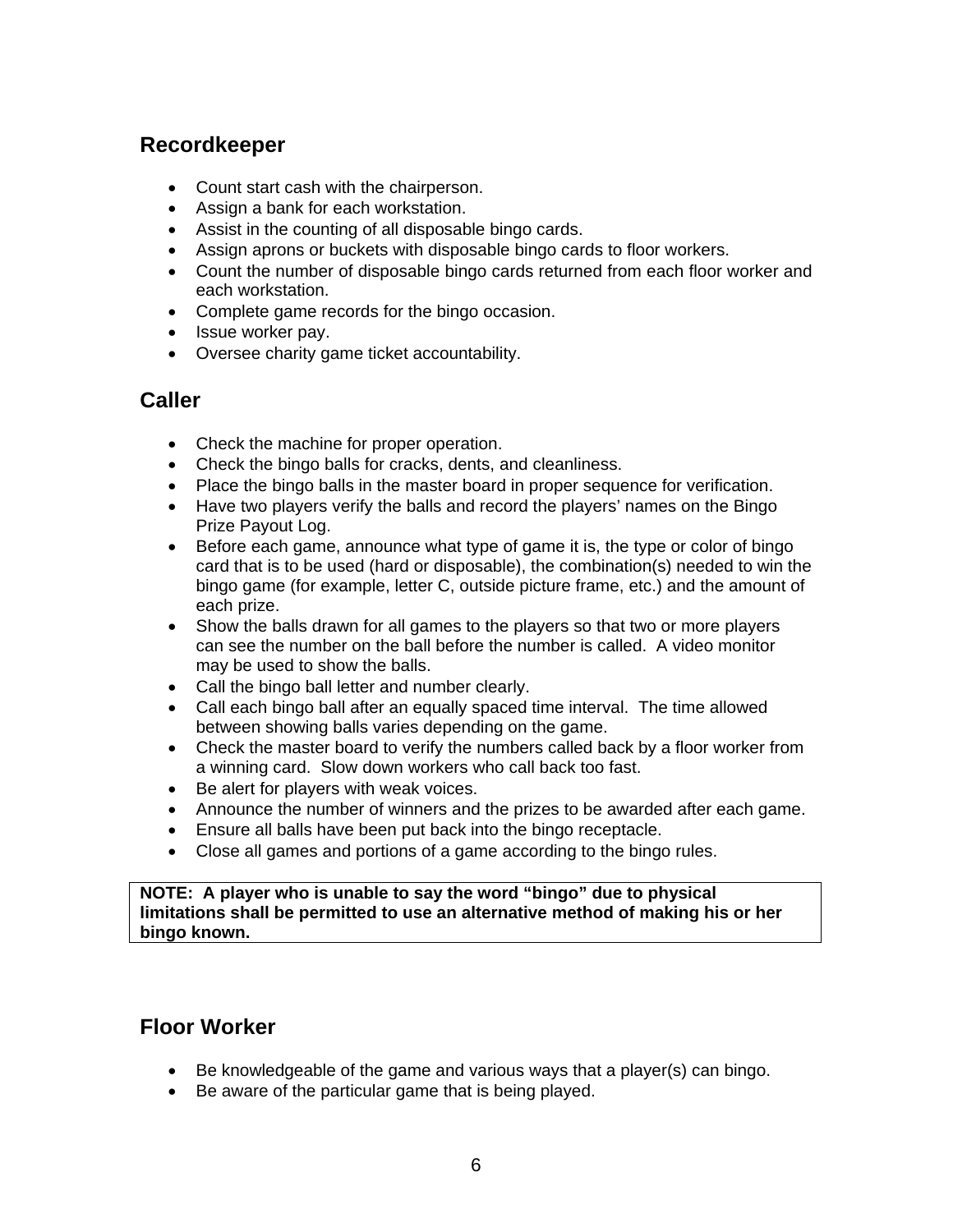- <span id="page-8-0"></span>• Check the verification slips, if applicable, to see that players have the proper number of bingo cards.
- Call back the winning bingo cards in your assigned area.
- Call back the last number called, first.
- Move all chips or removable markers before verification.
- For a disposable bingo card, verify type and color.
- When selling disposable bingo cards on the floor, use an apron or bucket, don't put money in your pockets.
- Cover the floor on all games being called (avoid congregating with other workers).
- Deface winning charity game tickets.

### **Prize Cashier**

- Count money received from recordkeeper for the prize bank.
- Payout game prizes to floor workers.
- Maintain [Bingo Prize Payout Log.](http://www.michigan.gov/documents/BSL-CG-1173_1325_7.pdf)
- Maintain [Bingo Coverall Record](http://www.michigan.gov/documents/BSL-CG-1173_1325_7.pdf) form for Michigan progressive jackpot bingo game, if played.

## **Worker Compensation**

Visit our website at www.michigan.gov/cg to obtain the most current Worker Compensation Schedule.

Compensation to workers includes cash or check, credit towards dues, tuition, or any other items of value. In addition, workers may also receive food and beverages consumed while working that do not exceed \$10 in retail value.

**NOTE: All workers must sign a [Workers Service Record](http://www.michigan.gov/documents/BSL-CG-1724_1379_7.pdf) form each day whether or not they are paid.** 

### **Game Conduct**

### **Bingo House Rules**

The licensee must establish and adhere to its house rules for the conduct of its bingo occasion. At a minimum, the house rules must contain all of the following information:

- The licensee's name.
- The license number.
- The contingency plan for inclement weather, power outages, equipment failure, and other emergencies.
- Whether or not workers are permitted to cover bingo cards or make a bingo known for players for an emergency break.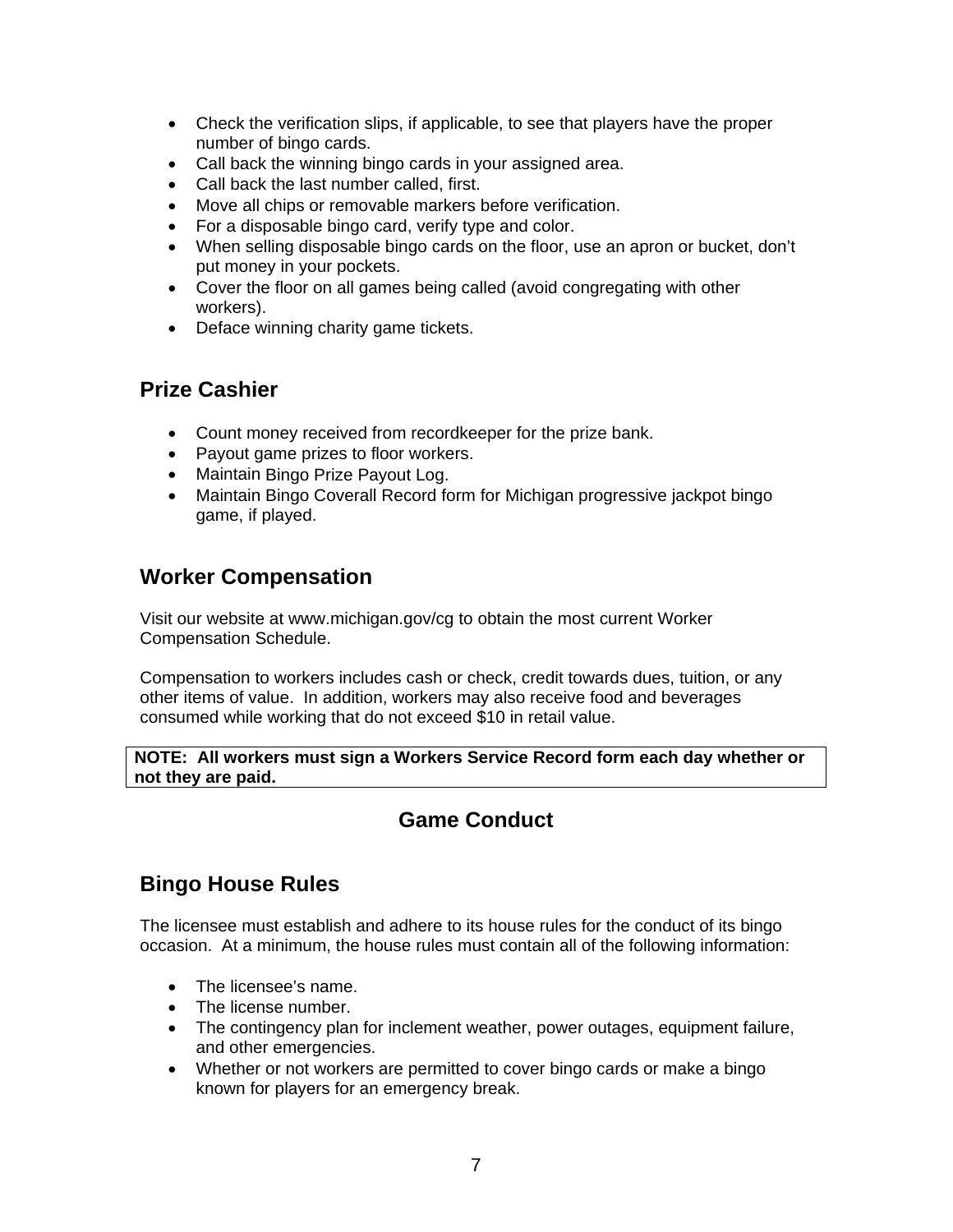- <span id="page-9-0"></span>• Whether or not a person may play another person's bingo cards or make a bingo known to a worker or caller.
- The redemption period for charity game tickets.
- The refund policy.
- The effective date of the house rules.

An example of bingo house rules is on page 9.

If your program will include Big Money Bingo, see the Michigan Progressive Jackpot Electronically Linked Bingo Game (Big Money Bingo) Directive for additional house rule requirements.

**NOTE: The licensee's bingo house rules cannot be in conflict with the [Act](http://www.michigan.gov/documents/BSL-CG-BingoAct_31723_7.PDF), [rules](http://www.michigan.gov/cg/0,1607,7-111-820_822---,00.html), or [directives](http://www.michigan.gov/cg/0,1607,7-111-820_823---,00.html) of the bureau. Please refer to [Bingo Rule](http://www.michigan.gov/cg/0,1607,7-111-820_822-4741--,00.html) R 432.21314 before establishing bingo house rules to ensure compliance.** 

### **Bingo Game Program**

The licensee must establish and adhere to its game program for the conduct of its bingo occasion. At a minimum, the game program must contain all of the following information:

- All of the games to be played.
- The order that the games will be played.
- The winning bingo patterns.
- The prize structure, except for the Michigan progressive jackpot bingo game.
- The admission fee, if any, and the number of admission cards that will be given for the admission price, if any.
- The price of each type of bingo card that is offered for sale.
- The effective date.

An example of a bingo game program is on page 10.

**NOTE: Any change in the bingo game program shall be announced at least one week in advance and published as provided by [Bingo Rule](http://www.michigan.gov/cg/0,1607,7-111-820_822-4741--,00.html) R 432.21315(4) before the effective date. Please refer to [Bingo Rule](http://www.michigan.gov/cg/0,1607,7-111-820_822-4741--,00.html) R 432.21315 before establishing a bingo game program to ensure compliance.**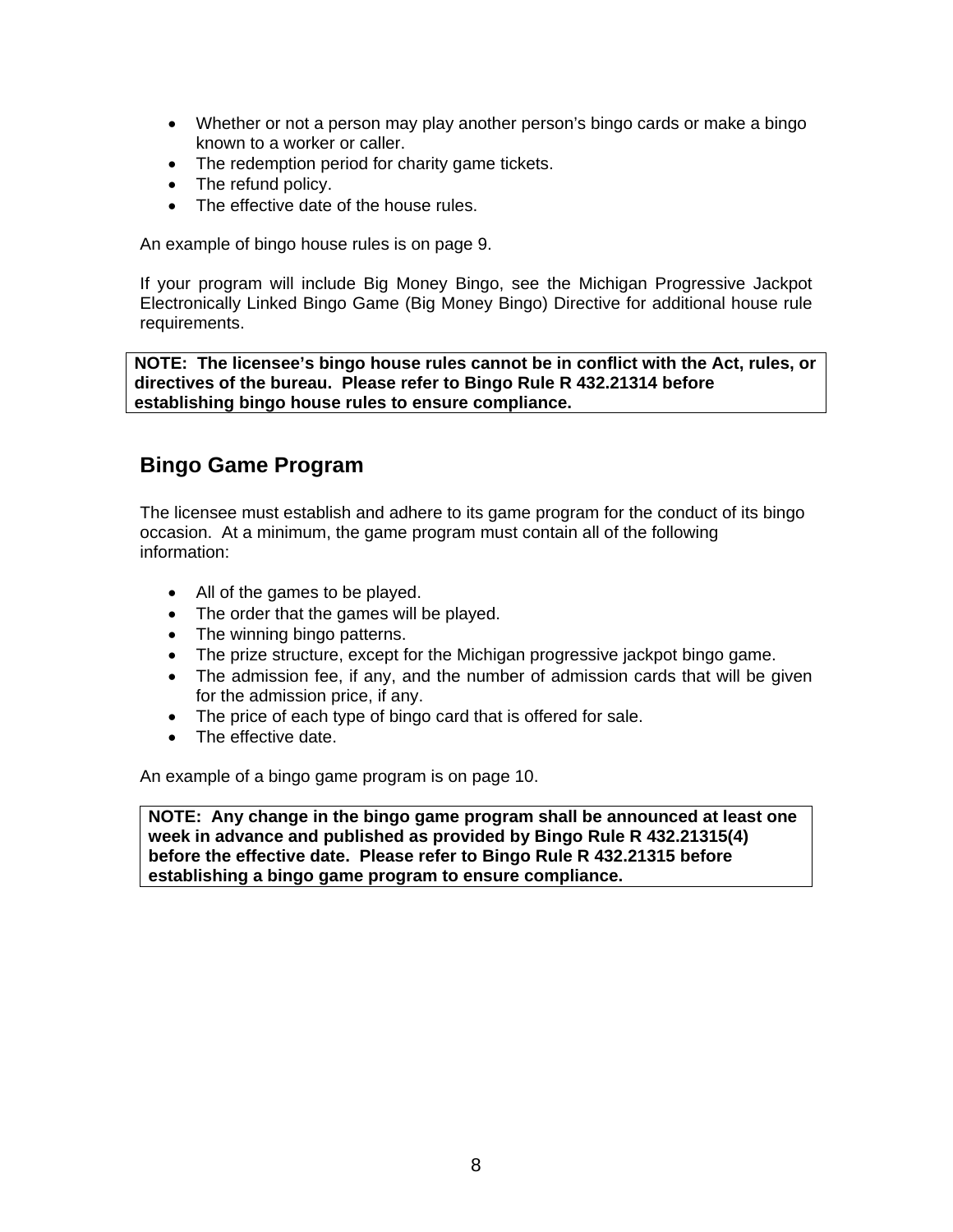#### **EXAMPLE**

#### **ST. MARK'S HOUSE RULES A98989 EFFECTIVE DATE 10-14-04**

- 1. You must be 18 years of age to play.
- 2. An admission slip will be issued and must be visible at all times.
- 3. Players who need to leave before the start of the first game will be refunded for all purchased papers. Players who leave while bingo is in progress will be refunded for all unused papers.
- 4. It is the players' responsibility to play the correct sheets. Bingos on wrong sheets will not be honored.
- 5. A player must have the last number called to have a valid bingo.
- 6. It is the players' responsibility to make his/her bingo known by saying the word "BINGO" to a worker or caller before the next number is called. Players calling bingo after the next number called will not be paid. If the player is physically unable to make their bingo known, please have another player assist you.
- 7. Players may NOT play cards of another player for any reason.
- 8. A worker can play cards for a player for a short emergency not to exceed 10 minutes in length. A worker will not be responsible for a missed bingo.
- 9. Charity game tickets should be redeemed the same night they are purchased. Charity game tickets will not be redeemed after 14 days of the date that ticket series was last sold.
- 10. If inclement weather, power outages, equipment failure or other emergencies occur, the players will be given a full refund if it happens before the start of the first game. If the emergency occurs after the start of the first game, then the players will be refunded for any unused paper.

#### **Electronic Bingo Card Minding Device (EBCMD) Rules**

- 1. No person may utilize more than one EBCMD per bingo occasion.<br>2. An EBCMD may not be shared by players.
- An EBCMD may not be shared by players.
- 3. An EBCMD cannot be used for the Michigan progressive jackpot bingo game.
- 4. The bingo licensee is not responsible for any bingo that cannot be verified due to EBCMD failure.
- 5. A person cannot purchase an EBCMD for another person, except as provided by Bingo Rule 311.
- 6. An EBCMD cannot be reserved for another player.
- 7. A player must display his/her EBCMD receipt at all times during the bingo occasion.
- 8. An EBCMD cannot be removed from the bingo hall.
- 9. It is the responsibility of the player to make his/her bingo known by saying "BINGO". If the player is physically unable to make their bingo known, please have another player assist you.
- 10. If your EBCMD malfunctions during play you will be issued a new device as soon as possible, however, we are not responsible for any bingos that are missed during that time. If unable to replace EBCMD, then a refund will be issued prior to intermission. There will be no refunds after intermission.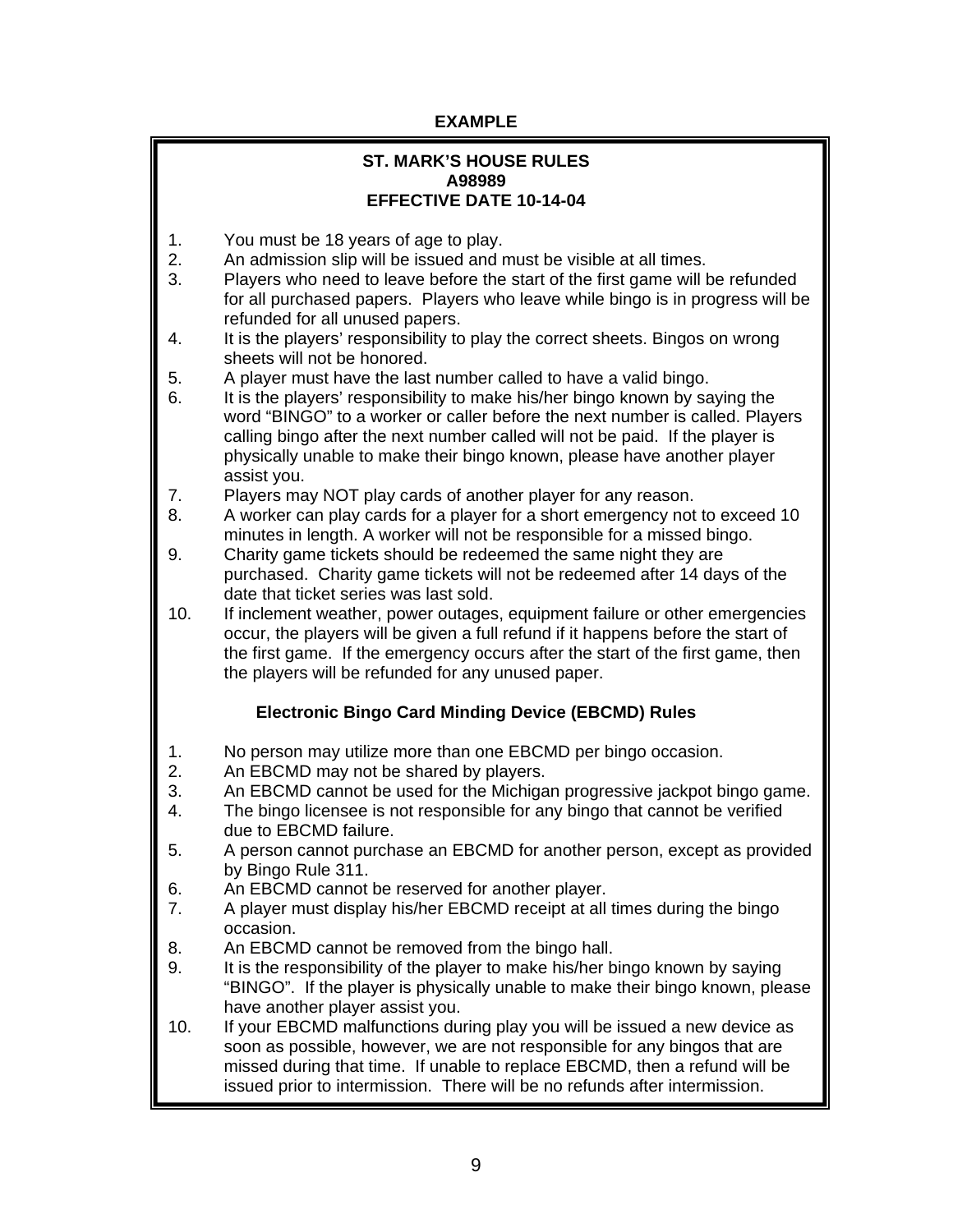### **EXAMPLE**

| <b>ST. MARK'S BINGO PROGRAM</b><br>A98989                                                                                                                                                                      |                                                                                                                                                                                                                                                                                                                                                                             |                                                     |                                                                                                          |
|----------------------------------------------------------------------------------------------------------------------------------------------------------------------------------------------------------------|-----------------------------------------------------------------------------------------------------------------------------------------------------------------------------------------------------------------------------------------------------------------------------------------------------------------------------------------------------------------------------|-----------------------------------------------------|----------------------------------------------------------------------------------------------------------|
| Effective Date 10-14-04                                                                                                                                                                                        |                                                                                                                                                                                                                                                                                                                                                                             |                                                     |                                                                                                          |
| Paper<br>12-on 9-up \$12.00<br>6-on 12-up \$6.00<br>6-on 3-up (special books) \$4.00<br>1-on 5-up (early bird book) \$2.00/individual early bird sheets \$.50 each<br>4-on green (regular jackpot game) \$1.00 |                                                                                                                                                                                                                                                                                                                                                                             |                                                     |                                                                                                          |
| Michigan progressive jackpot bingo game cards - 4-on Blue \$3.00/2-on Blue \$1.50                                                                                                                              |                                                                                                                                                                                                                                                                                                                                                                             |                                                     |                                                                                                          |
|                                                                                                                                                                                                                | <b>Electronic Bingo Minders</b><br>Package #1 \$40.00<br>54 electronic bingo cards<br>(regular games and jackpot only)                                                                                                                                                                                                                                                      |                                                     | Package #2 \$25.00<br>36 electronic bingo cards<br>(regular games and jackpot only)                      |
| <u>Game</u>                                                                                                                                                                                                    | $1 - 5$ Early bird (all coveralls)                                                                                                                                                                                                                                                                                                                                          |                                                     | Red \$25/Blue \$25/Green \$25/Yellow \$25/White \$25                                                     |
| 6                                                                                                                                                                                                              | Regular game (Blue)                                                                                                                                                                                                                                                                                                                                                         |                                                     | one line \$25/two lines \$75/four corners \$50                                                           |
| 7                                                                                                                                                                                                              | Regular game (Red)                                                                                                                                                                                                                                                                                                                                                          | one line \$25/two lines \$75/four corners \$50      |                                                                                                          |
| 8                                                                                                                                                                                                              | Regular game (Yellow)                                                                                                                                                                                                                                                                                                                                                       | one line \$25/two lines \$75/four corners \$50      |                                                                                                          |
| 9                                                                                                                                                                                                              | Special game (Brown)                                                                                                                                                                                                                                                                                                                                                        | inside frame \$25/outside frame \$25/coverall \$100 |                                                                                                          |
| <b>INTERMISSION 10 MINUTES</b>                                                                                                                                                                                 |                                                                                                                                                                                                                                                                                                                                                                             |                                                     |                                                                                                          |
| 10                                                                                                                                                                                                             | Michigan progressive jackpot bingo game (4-on blue sheet or 2-on blue sheet)<br>1st week 50 numbers or less \$500 coverall only.<br>2 <sup>nd</sup> week 51 numbers or less \$500 plus 1/2 of sales. Progressive will<br>continue adding one number and 1/2 of sales each consecutive week until<br>won. If the progressive is not won the consolation prize will be \$100. |                                                     |                                                                                                          |
| 11                                                                                                                                                                                                             | Special game (Orange)                                                                                                                                                                                                                                                                                                                                                       |                                                     | inside frame \$25/outside frame\$25/coverall \$100                                                       |
| 12                                                                                                                                                                                                             | Regular game (Green)                                                                                                                                                                                                                                                                                                                                                        |                                                     | one line \$25/two lines \$75/four corners \$50                                                           |
| 13                                                                                                                                                                                                             | Regular game (Brown)                                                                                                                                                                                                                                                                                                                                                        |                                                     | one line \$25/two lines \$75/four corners \$50                                                           |
| 14                                                                                                                                                                                                             | Regular game (White)                                                                                                                                                                                                                                                                                                                                                        | one line \$25/two lines \$75/four corners \$50      |                                                                                                          |
| 15                                                                                                                                                                                                             | Special game (Purple)                                                                                                                                                                                                                                                                                                                                                       | inside frame \$25/outside frame \$25/coverall \$100 |                                                                                                          |
| 16                                                                                                                                                                                                             | Jackpot game                                                                                                                                                                                                                                                                                                                                                                |                                                     | one line \$25/two lines \$25/coverall \$400/coverall<br>second \$75 or remainder of \$2,000 prize limit. |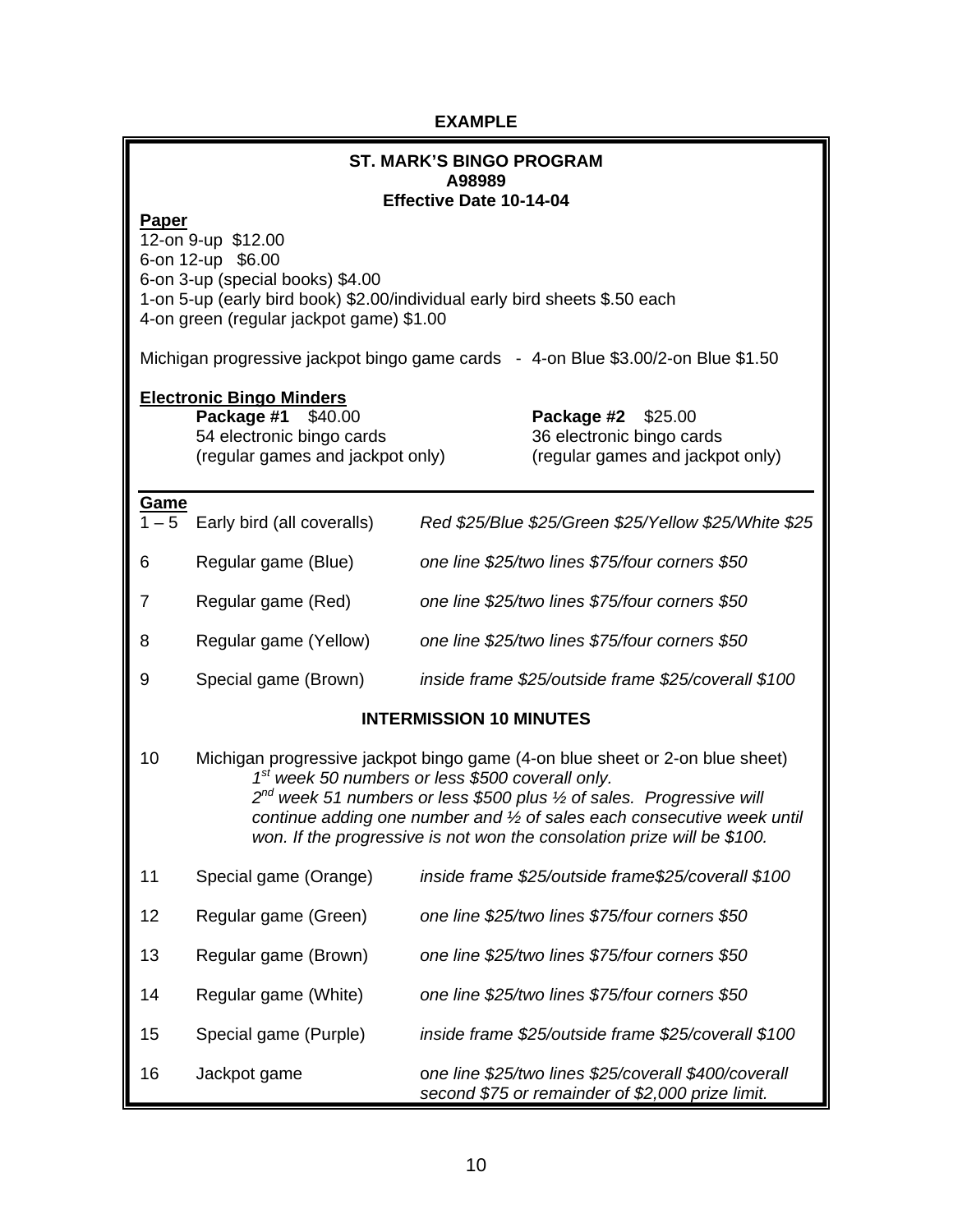## **Start Cash**

- A start cash fund is needed to make change at the beginning of a bingo occasion.
- When a check is written for start cash, the cash shall be deposited in the licensee's checking account after each bingo occasion.
- Start cash checks shall be made out to a person or to the organization, not to "CASH" or "BEARER."
- If a check is not written, the start cash shall be kept in a secure place between bingo occasions such as a safe within the organization's headquarters. Keeping start cash in an individual's home is strongly discouraged.

## **Charity Game Tickets**

A bingo licensee may sell charity game tickets during the time and at the location stated on their license.

- Charity game tickets shall be purchased from a licensed supplier using a check from the licensee's financial account.
- The value of prizes awarded from the sale of charity game tickets is not included in the bingo prize limitation.
- A worker shall deface each winning charity game ticket when it is redeemed.
- Charity Game Ticket Accountability forms are available on our website [www.michigan.gov/cg](http://www.michigan.gov/cg) or call 517-335-5780.

### **Internal Game Controls**

The principal officer should implement internal game controls to help the game run efficiently and to detect errors. The following are minimum internal game controls:

- Chairperson and recordkeeper should count start cash and the cash to be deposited at the close of the occasion.
- When there are cash transfers between stations (for example: money station to prize payout station) have both workers count the money.
- Store all supplies in a secure, locked area. Secure disposable bingo paper, charity game tickets, and supplies.
- Use preprinted, sequentially numbered verification slips obtained from a licensed supplier or printer.
- Deposit start cash after each bingo occasion. If start cash is not deposited, the cash shall be kept in a secure, locked location.
- Verify bingo winners by running your fingers over disposable bingo cards or removing the chips on a hard card.
- At a minimum, conduct a monthly inventory and reconciliation of disposable bingo cards.
- Periodic reporting by the bingo chairperson to the organization's officers should be required.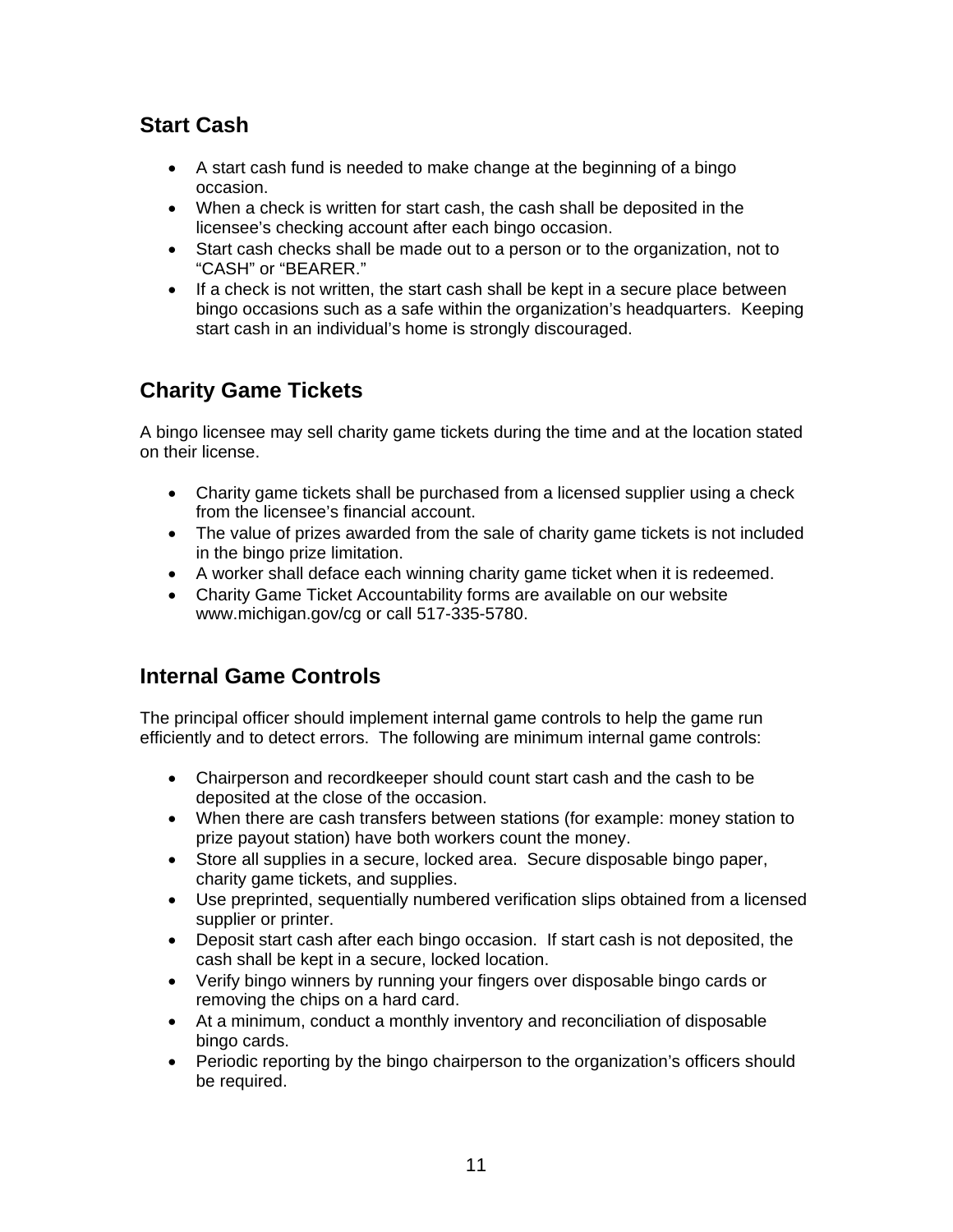- <span id="page-13-0"></span>• Assign separate duties. For example, the person with the check signing authority should not reconcile the bank statement; the worker selling disposable bingo cards should not record the information on the [Disposable Bingo Card](http://www.michigan.gov/documents/BSL-CG-1180_1327_7.pdf)  [Accountability](http://www.michigan.gov/documents/BSL-CG-1180_1327_7.pdf) form.
- Separate the food concession operation from the bingo operation.
- Ensure all bingo game proceeds are deposited within 2 business days.
- Verify that supplier shipments match the invoices.

### **Discounts on Disposable Bingo Card Sales**

Some licensees offer "discounted" disposable bingo cards at their game. For example, offering one card for \$1 and three cards for \$2. Discounting presents a problem with accountability. This is because the organization does not know how many \$1 cards were sold versus 3-for-\$2 cards unless the discounted cards are accounted for separately.

The Bingo Master Control Sheet shall be used to assist with accountability in the sale of discounted bingo books. It is suggested that bingo books only be sold and discounted at the door.

 **NOTE: Big Money Bingo game cards shall not be discounted.** 

### **Licensee's Checking Account**

- Checks must contain the name of the licensee.
- Checks must have preprinted consecutive numbers and be used in that order.
- Reason for payment must be indicated on the memo line.
- Cancelled checks must be accounted for and retained in the organization's records.
- Proceeds from the conduct of bingo shall be deposited into the licensee's financial account within 2 business days of the bingo occasion.
- Checks shall be made payable to a specific person, business, or account, and shall not be payable to "Cash."

### **Transfer of Bingo Equipment**

To request permission to transfer bingo equipment, organizations must complete and submit a [Transfer of Bingo Equipment](http://www.michigan.gov/documents/BSL-CG-1180_1327_7.pdf) form to the bureau. If the transfer is approved, a signed copy of the request will be returned to both organizations involved with the transfer.

The organization receiving the disposable bingo cards should verify the accuracy of the inventory received and record the amounts on their [Disposable Bingo Card Monthly](http://www.michigan.gov/documents/BSL-CG-1180_1327_7.pdf)  [Inventory](http://www.michigan.gov/documents/BSL-CG-1180_1327_7.pdf) form as a purchase. Below the entry, include a note that the inventory was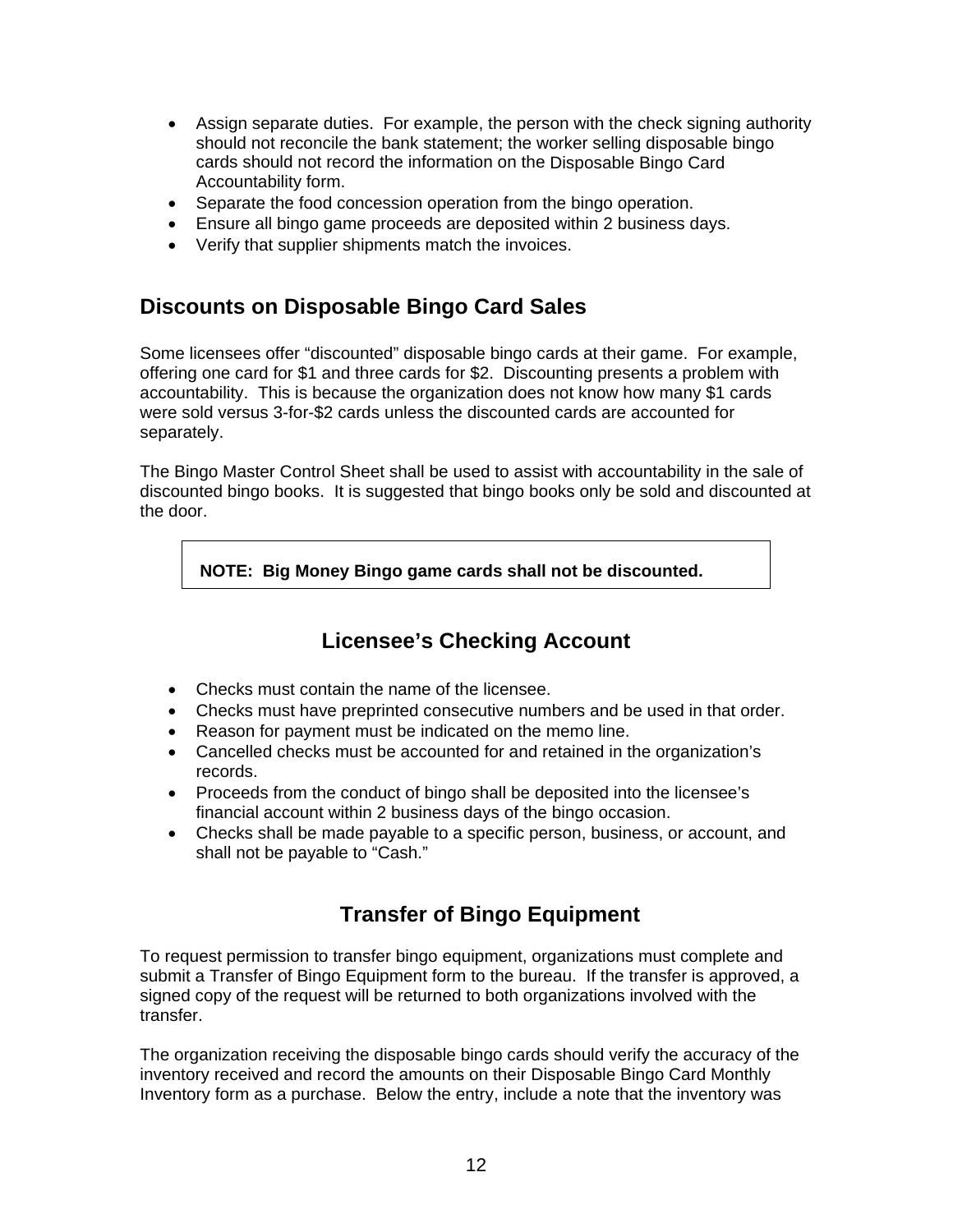<span id="page-14-0"></span>received from another licensee and attach the approved form to the game records. A [Transfer of Bingo Equipment](http://www.michigan.gov/documents/BSL-CG-1180_1327_7.pdf) form is available on our website at [www.michigan.gov/cg](http://www.michigan.gov/cg) or call 517-335-5780.

### **Game Records**

An organization shall maintain game records in compliance with the [Act](http://www.michigan.gov/documents/BSL-CG-BingoAct_31723_7.PDF), [rules](http://www.michigan.gov/cg/0,1607,7-111-820_822---,00.html), and [directives](http://www.michigan.gov/cg/0,1607,7-111-820_822---,00.html) of the bureau. All game records shall be maintained in a current and accurate manner. The records shall be available and on site at all bingo games. The [Bingo](http://www.michigan.gov/documents/BSL-CG-1423_2805_7.pdf)  [Game Forms](http://www.michigan.gov/documents/BSL-CG-1423_2805_7.pdf) Packet is available on our website at [www.michigan.gov/cg](http://www.michigan.gov/cg) or call 517-335-5780.

**NOTE: If your bingo game has either the "Big Money Bingo" or "Electronic Bingo Card Minders" you are required to maintain the sales report printout with your game records.** 

### **Required Forms**

#### • **[Bingo Weekly Cash Accountability](http://www.michigan.gov/documents/BSL-CG-1755_1381_7.pdf)**

This form is designed to summarize and reconcile cash transactions, and calculate the deposit at each bingo occasion. Only cash revenues and expenses are to be recorded on this form. Do not include expenses paid by check.

#### • **[Bingo Master Control Sheet](http://www.michigan.gov/documents/BSL-CG-1172_1306_7.pdf)**

This form is designed to account for all incoming monies from admission fees, the sale of hard cards, and discounted bingo books, which have to be accounted for separately. If the game sells disposable bingo cards at the door, this form can be adapted to accommodate such sales.

#### • **Disposable Bingo Card Accountability**

This form is designed to account for all disposable bingo cards sold during the bingo occasion.

#### • **Michigan Progressive Jackpot Bingo Game**

This form is designed to record disposable card sales for the Michigan progressive jackpot bingo game and assist with prize accountability. If Big Money Bingo is conducted see Michigan Progressive Jackpot Electronically Linked Bingo Game (Big Money Bingo) Directive for game records and reporting requirements.

#### • **Michigan Progressive Jackpot Coverall Record**

This form is used for the Michigan progressive jackpot bingo game coverall record. If Big Money Bingo is conducted see Michigan Progressive Jackpot Electronically Linked Bingo Game (Big Money Bingo) Directive for game records and reporting requirements.

#### • **[Disposable Bingo Card Monthly Inventory](http://www.michigan.gov/documents/BSL-CG-1333_1334_7.pdf)**

This form is designed to account for all disposable bingo cards on a monthly basis.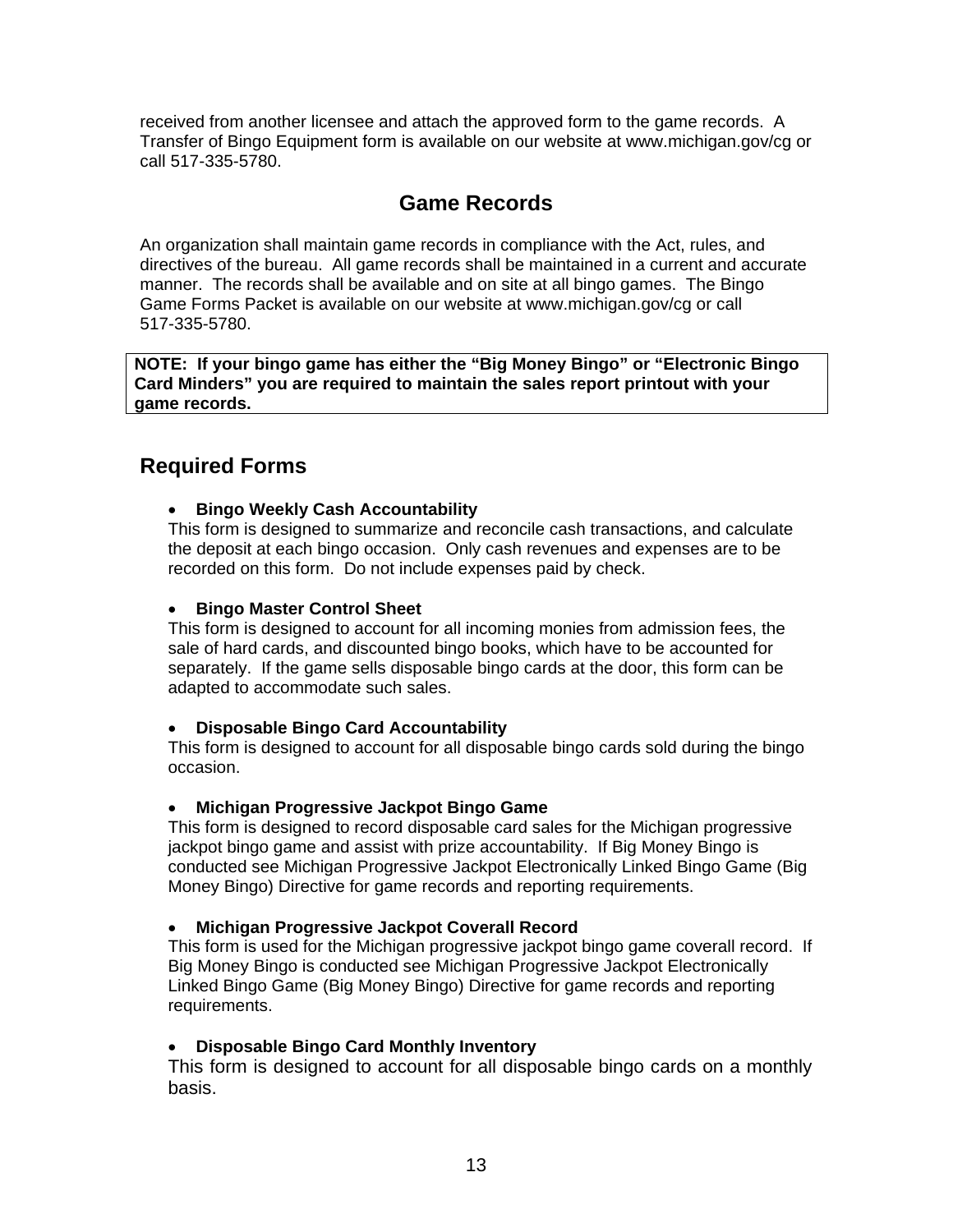#### • **[Bingo Prize Payout Log](http://www.michigan.gov/documents/BSL-CG-1173_1325_7.pdf)**

This form is designed to record prizes paid in the order that the games are played.

#### • **Workers Service Record**

This form is designed to record workers who work at each bingo occasion and receive payment, if any.

#### • **[Charity Game Ticket Accountability \(Bingo License\)](http://www.michigan.gov/documents/BSL-CG-1511_39155_7.pdf)**

This form is designed to record the sale of charity game tickets, prizes paid out, and ticket seller accountability.

#### • **[Disposition of Promotional Items Received From Supplier](http://www.michigan.gov/documents/BSL-CG-1754_79315_7.pdf)**

Use this form if you receive any promotional merchandise from your supplier. The principal officer must sign this form.

#### • **[Transfer of Bingo Equipment](http://www.michigan.gov/documents/BSL-CG-1657_1371_7.pdf)**

This form is designed to record the transfer of bingo equipment, e.g., bingo cards, blower, etc. The bureau must approve any sale, transfer, or donation of bingo equipment before the transaction takes place.

#### • **[Large Bingo Financial Statement](http://www.michigan.gov/documents/BSL-CG-1348_1338_7.pdf)**

This form is designed to report sales, prizes, and expenses for the quarter. Financial statements are due January 10<sup>th</sup>, April 10<sup>th</sup>, July 10<sup>th</sup>, and October 10<sup>th</sup>. The principal officer must sign this form.

### **Optional but Recommended Forms**

#### • **Bingo Coverall Record**

This form is designed to record all bingo numbers in the order called until the game is completed. This form is optional, but recommended to be used for all coverall games with a prize of \$100 and over.

#### • **Charity Game Ticket Reconciliation**

This form is designed to reduce the risk of loss of proceeds from the sale of charity game tickets.

**NOTE: Records should be completed in non-erasable ink in a clear and legible manner. Corrections (except to the Master Control Sheet) should be made by lining through the incorrect entry and printing the correct entry next to it. For voiding items on the Master Control Sheet see the Bingo Verification Slips and Voiding Instructions Directive.**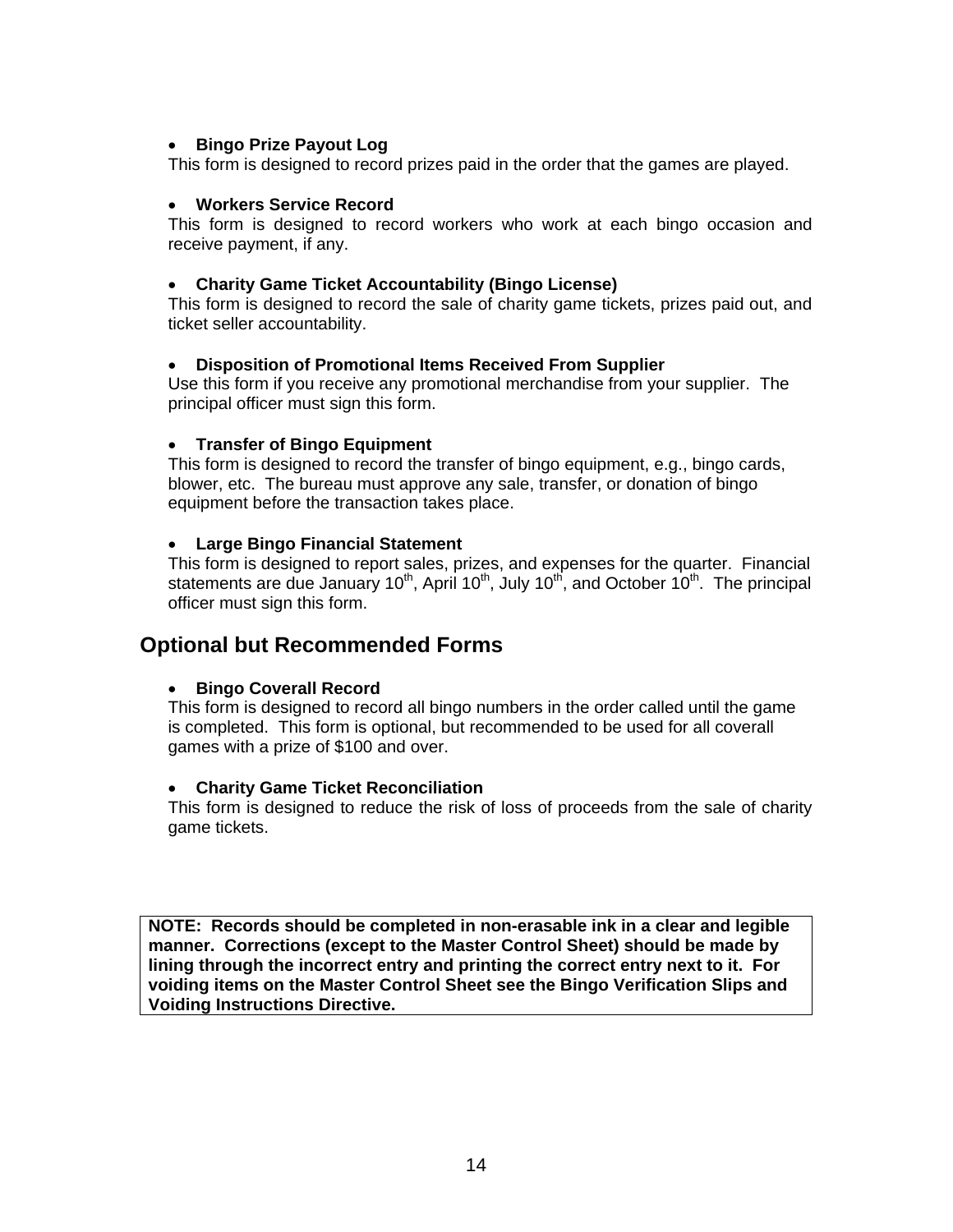## **Record Retention**

<span id="page-16-0"></span>Bingo game records must be maintained for the current year plus three years.

## **Directives**

## **[Computerized Record Keeping Directive](http://www.michigan.gov/documents/BSL-CG-D010101_1383_7.PDF)**

The Bingo, Millionaire Party, Raffle, and Charity Game Ticket rules all state: "Game records may be maintained with the use of a computer provided they are maintained in accordance with directives of the bureau." Licensees may use a computer to assist them in the preparation of game records and financial statements provided they comply with this directive. Licensees interested in using computerized recordkeeping must obtain prior written approval from the bureau.

## **Michigan Progressive Jackpot Bingo Game Directive**

The Act was amended to allow organizations to conduct a Michigan progressive jackpot bingo game in conjunction with a licensed large bingo occasion. The jackpot prizes and the consolation prizes awarded through the Michigan progressive jackpot bingo game are not subject to the \$1,100 per game and \$3,500 per occasion prize limitations as stated in Section 3a(3) of the Act. Licensees may conduct a Michigan progressive jackpot bingo game provided they comply with this directive.

## **Michigan Progressive Jackpot Electronically Linked bingo Game (Big Money Bingo) Directive**

Section 3a (7) of Act 382 of the Public Acts of 1972 as amended, states in part, "...Michigan progressive jackpot may include games that are linked together for the purpose of a common jackpot prize and consolation prize as prescribed by the commissioner." The Commissioner prescribes that the Michigan progressive jackpot electronically linked bingo game be conducted in accordance with this directive.

## **[Electronic Bingo Cards \(Bingo Licensee\) Directive](http://www.michigan.gov/documents/BSL-CG-D030101_1392_7.PDF)**

Bingo Rule R 432.21301(1)(a) states: " 'Bingo card' or 'card' means a hard bingo card, disposable bingo card, or any other bingo card approved in writing by the bureau." This directive provides approval for the bingo licensee to use electronic bingo card minding devices provided they comply with this directive.

## **[Bingo Verification Slips and Voiding Instructions Directive](http://www.michigan.gov/documents/BSL-CG-D030301_1393_7.PDF)**

If hard cards are sold, an admission fee is charged, or bingo cards are discounted the licensee must comply with this directive.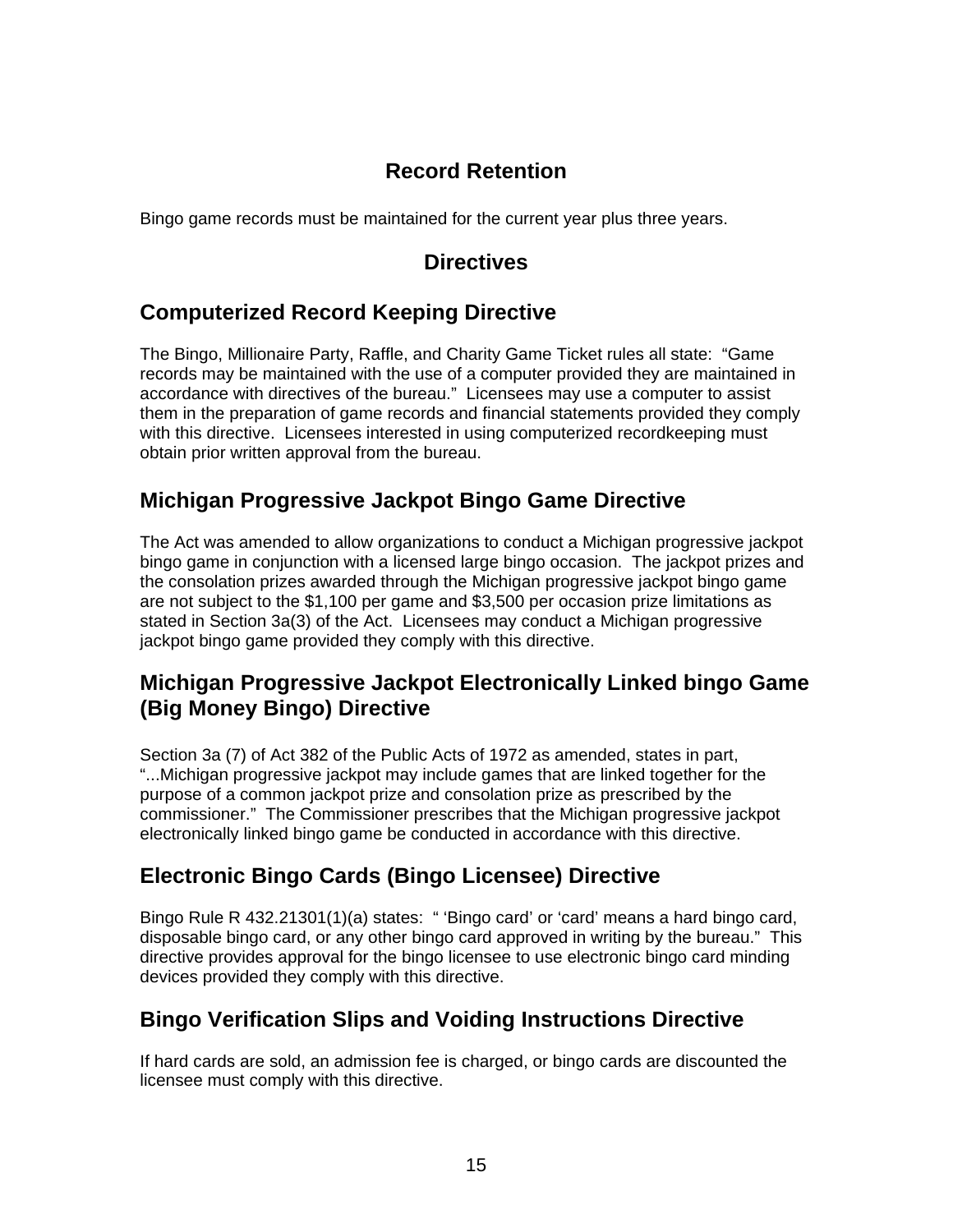## <span id="page-17-0"></span>**Cash Registers Directive**

Verification slips and a master control form are required when hard cards are sold, an admission fee is charged, or bingo cards are discounted. The licensee may use a cash register system in place of verification slips and master control form if the cash register complies with this directive.

## **U-Pick'em Directive**

Bingo Rule 301 (1)(a) states: "'Bingo card' or 'card' means a hard bingo card, disposable bingo card, or any other bingo card approved in writing by the bureau." This directive provides approval for the bingo licensee to use U'Pick'em style cards.

## **Organization and License Change Requirements**

When there is a change to qualification or license information currently on file with the bureau, it must be reported on one of the following forms:

#### • **[Qualified Organization Information Change](http://www.michigan.gov/documents/BSL-CG-1516_1359_7.pdf)**

When an organization's officers, location, or mailing address change, this form must be promptly submitted to the bureau.

#### • **[Bingo or Annual Charity Game Ticket License & Chairperson Change](http://www.michigan.gov/documents/BSL-CG-1330_1333_7.pdf)**

 When the day, time, or location of a bingo game will change, or to add or remove a bingo chairperson, complete and submit the Bingo or Annual Charity Game Ticket License & Chairperson Change form. Submit this form 20 days prior to the effective date of the change. If the change is occurring within a licensed hall, a new signed rental agreement must accompany the change form.

**NOTE: If you are moving your bingo from one location to another, contact our office to prevent unnecessary delays.**

### **Temporary Cancellation**

Licensees planning on temporarily canceling a bingo occasion (e.g., holiday) shall notify the bureau in writing 10 days prior to the planned cancellation. The written notice shall be signed by the principal officer and shall include the license number and effective date the bingo will be cancelled.

If the game is cancelled due to inclement weather or other emergency, notify your local inspector and submit written notification to our office.